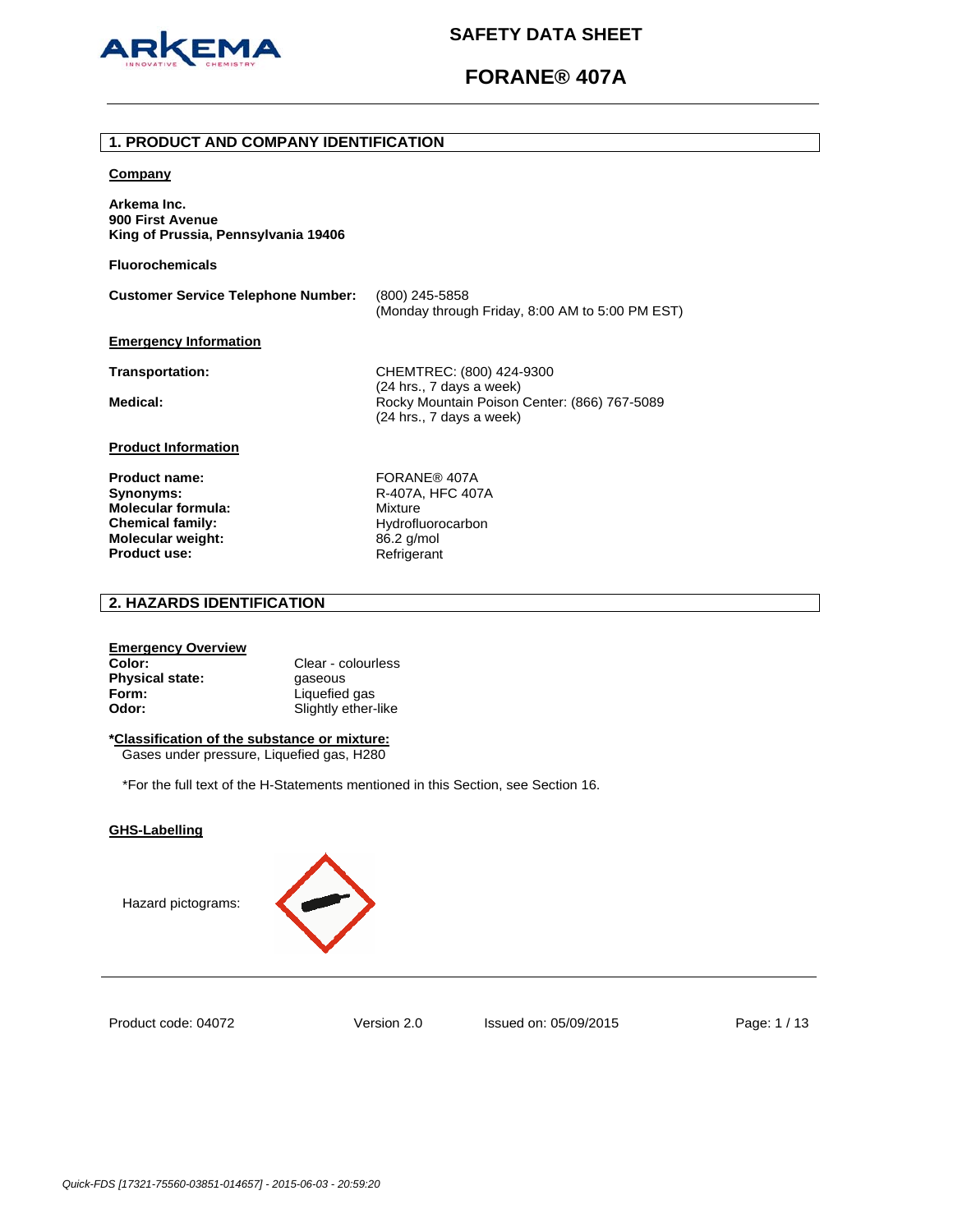

# **FORANE® 407A**

Signal word: **Warning**

#### **Hazard statements:**

H280 : Contains gas under pressure; may explode if heated.

### **Supplemental Hazard Statements:**

Overheating or overpressurizing may cause gas release or violent cylinder bursting. May decompose on contact with flames or extremely hot metal surfaces to produce toxic and corrosive products. May cause frostbite. May cause headache, nausea, dizziness, drowsiness, loss of consciousness. May cause cardiac sensitization/cardiac arrhythmia. May displace oxygen and cause rapid suffocation.

### **Precautionary statements:**

**Storage:**  P403 : Store in a well-ventilated place. P410 : Protect from sunlight.

## **Supplemental information:**

#### **Potential Health Effects:**

Liquid : Rapid evaporation of the liquid may cause frostbite. Vapor: Vapor is heavier than air and can cause suffocation by reducing oxygen available for breathing. If inhaled: Central nervous system effects: headache, nausea, dizziness, drowsiness, loss of consciousness. Stress induced heart effects: Inhalation may cause an increase in the sensitivity of the heart to adrenaline, which could result in irregular or rapid heartbeats and reduced heart function.

#### **Medical conditions aggravated by overexposure:**

Heart disease or compromised heart function.

# **3. COMPOSITION/INFORMATION ON INGREDIENTS**

| <b>Chemical Name</b>         | CAS-No.  | Wt/Wt | <b>GHS Classification**</b> |
|------------------------------|----------|-------|-----------------------------|
| Ethane, 1,1,1,2-tetrafluoro- | 811-97-2 | 40 %  | H <sub>280</sub>            |
| Ethane, pentafluoro-         | 354-33-6 | 40 %  | H <sub>280</sub>            |

Product code: 04072

Version 2.0 Issued on: 05/09/2015 Page: 2 / 13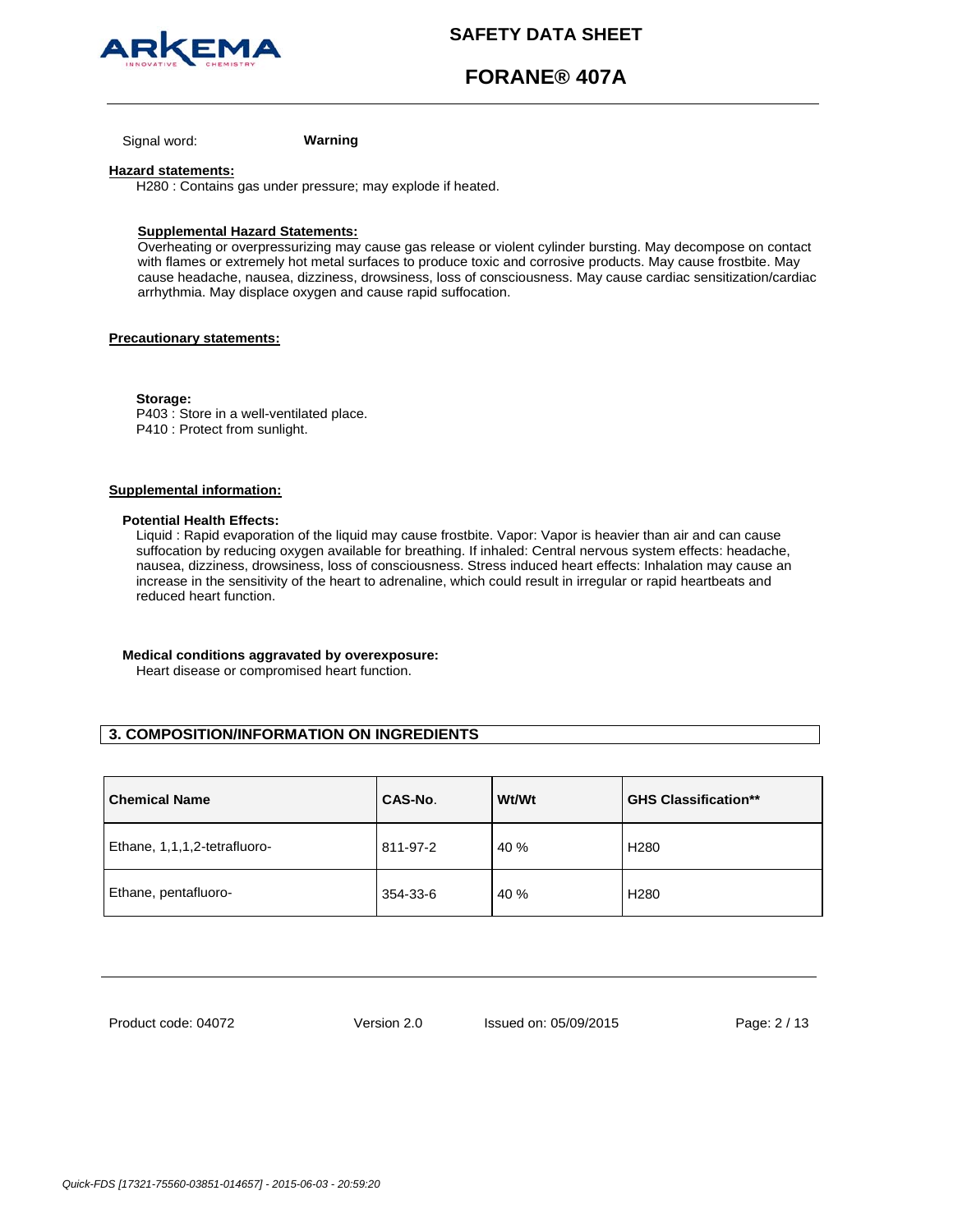

# **FORANE® 407A**

| Methane, difluoro- | 75-10-5 | 20 % | H220, H280 |
|--------------------|---------|------|------------|
|--------------------|---------|------|------------|

\*\*For the full text of the H-Statements mentioned in this Section, see Section 16.

## **4. FIRST AID MEASURES**

#### **Inhalation:**

If inhaled, remove victim to fresh air. If not breathing, give artificial respiration. If breathing is difficult, give oxygen. Get medical attention.

### **Skin:**

If on skin, flush exposed skin with lukewarm water (not hot), or use other means to warm skin slowly. Get medical attention if frostbitten by liquid or if irritation occurs. Remove contaminated clothing and shoes. Wash clothing before reuse. Thoroughly clean shoes before reuse.

### **Eyes:**

Immediately flush eye(s) with plenty of water.

### **Ingestion:**

Ingestion is not applicable - product is a gas at ambient temperatures.

### **Notes to physician:**

Do not give drugs from adrenaline-ephedrine group.

## **5. FIREFIGHTING MEASURES**

### **Extinguishing media (suitable):**

Use extinguishing media appropriate to surrounding fire conditions.

## **Protective equipment:**

Fire fighters and others who may be exposed to products of combustion should wear full fire fighting turn out gear (full Bunker Gear) and self-contained breathing apparatus (pressure demand / NIOSH approved or equivalent).

## **Further firefighting advice:**

Fight fire with large amounts of water from a safe distance.

Stop the flow of gas if possible.

Water mist should be used to reduce vapor concentrations in air.

Cool closed containers exposed to fire with water spray.

Closed containers of this material may explode when subjected to heat from surrounding fire.

After a fire, wait until the material has cooled to room temperature before initiating clean-up activities.

Fire fighting equipment should be thoroughly decontaminated after use.

### **Fire and explosion hazards:**

Product code: 04072

Version 2.0 Issued on: 05/09/2015 Page: 3 / 13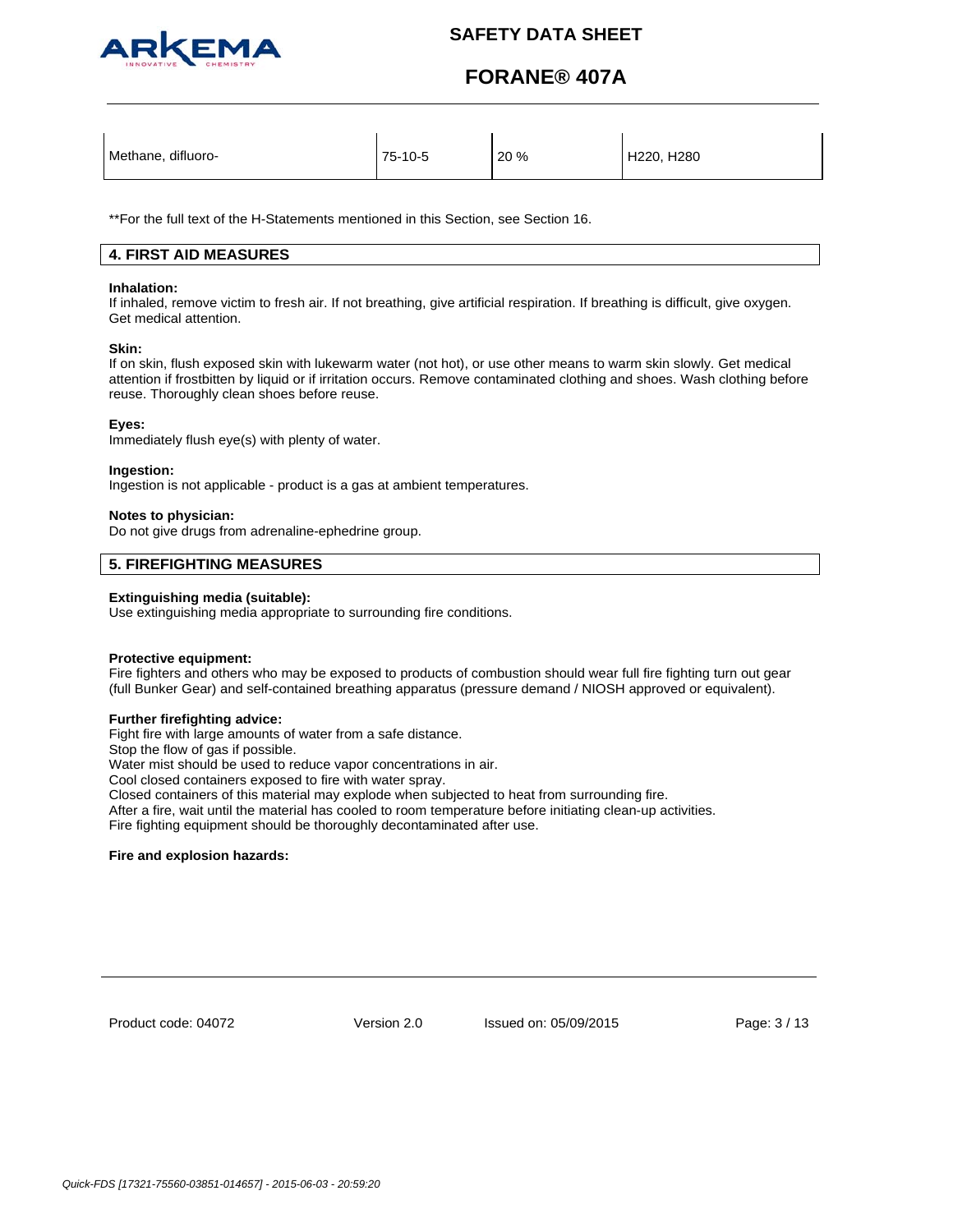

# **FORANE® 407A**

May decompose on contact with flames or extremely hot metal surfaces to produce toxic and corrosive products. Liquid and gas under pressure, overheating or overpressurizing may cause gas release and/or violent cylinder bursting.

Container may explode if heated due to resulting pressure rise.

When burned, the following hazardous products of combustion can occur: hydrofluoric acid Carbon oxides Carbonyl halides

# **6. ACCIDENTAL RELEASE MEASURES**

#### **In case of spill or leak:**

Prevent further leakage or spillage if you can do so without risk. Evacuate area of all unnecessary personnel. Eliminate all ignition sources. Use Halogen leak detector or other suitable means to locate leaks or check atmosphere. Keep upwind. Evacuate enclosed spaces and disperse gas with floor-level forced-air ventilation. Avoid breathing leaked material. Consult a regulatory specialist to determine appropriate state or local reporting requirements, for assistance in waste characterization and/or hazardous waste disposal and other requirements listed in pertinent environmental permits.

## **7. HANDLING AND STORAGE**

### **Handling**

#### **General information on handling:**

Avoid breathing gas. Avoid contact with skin, eyes and clothing. Keep away from heat, sparks and flames. Wear cold-insulating gloves/face shield/eye protection. Keep container closed. Use only with adequate ventilation. Use equipment rated for cylinder pressure. Use a backflow preventative device in piping. Wash thoroughly after handling. Close valve after each use and when empty. Do not enter confined spaces unless adequately ventilated. DO NOT CUT, DRILL, GRIND, OR WELD ON OR NEAR THIS CONTAINER. Emptied container retains vapor and product residue. Observe all labeled safeguards until container is cleaned, reconditioned or destroyed.

### **Storage**

#### **General information on storage conditions:**

Keep away from direct sunlight. Keep cylinders restrained. Store in cool, dry, well ventilated area away from sources of ignition such as flame, sparks and static electricity.

#### **Storage stability – Remarks:**

Do not apply direct flame to cylinder. Do not store cylinder in direct sun or expose it to heat above 120 F (48.9 C.). Do not drop or refill this cylinder.

### **Storage incompatibility – General:**

Store separate from:

Product code: 04072

Version 2.0 Issued on: 05/09/2015 Page: 4 / 13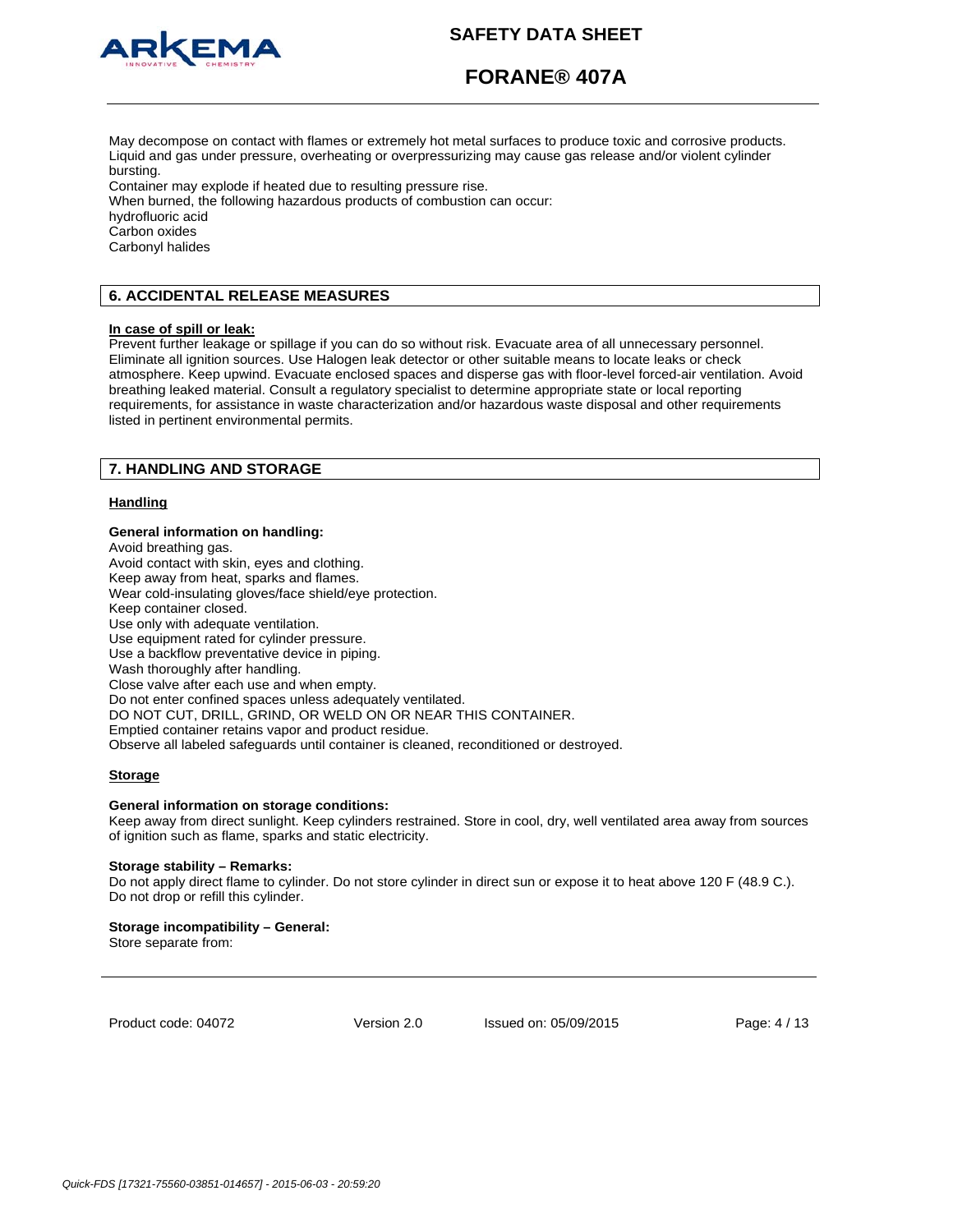

# **FORANE® 407A**

Finely divided metals (aluminium, magnesium, zinc...)

Strong bases

Alkali metals

Alkaline earth metals

Strong oxidizing agents

## **Temperature tolerance – Do not store above:** 118 °F (48 °C)

## **8. EXPOSURE CONTROLS/PERSONAL PROTECTION**

### **Airborne Exposure Guidelines:**

### **Ethane, 1,1,1,2-tetrafluoro- (811-97-2)**

US. OARS. WEELs Workplace Environmental Exposure Level Guide

| Time weighted average | 1,000 ppm (4,240 mg/m3) |
|-----------------------|-------------------------|
|                       |                         |

**Remarks:** listed

#### **Ethane, pentafluoro- (354-33-6)**

US. OARS. WEELs Workplace Environmental Exposure Level Guide

| Time weighted average                                        | 1,000 ppm $(4,900 \text{ mg/m3})$ |  |
|--------------------------------------------------------------|-----------------------------------|--|
| <b>Remarks:</b>                                              | Listed                            |  |
| Methane, difluoro- (75-10-5)                                 |                                   |  |
| US. OARS. WEELs Workplace Environmental Exposure Level Guide |                                   |  |

Time weighted average 1,000 ppm (2,200 mg/m3)

**Remarks:** Listed

Only those components with exposure limits are printed in this section. Limits with skin contact designation above have skin contact effect. Air sampling alone is insufficient to accurately quantitate exposure. Measures to prevent significant cutaneous absorption may be required. Limits with a sensitizer designation above mean that exposure to this material may cause allergic reactions.

#### **Engineering controls:**

Investigate engineering techniques to reduce exposures below airborne exposure limits or to otherwise reduce exposures. Provide ventilation if necessary to minimize exposures or to control exposure levels to below airborne exposure limits (if applicable see above).If practical, use local mechanical exhaust ventilation at sources of air contamination such as open process equipment.

Product code: 04072

Version 2.0 Issued on: 05/09/2015 Page: 5 / 13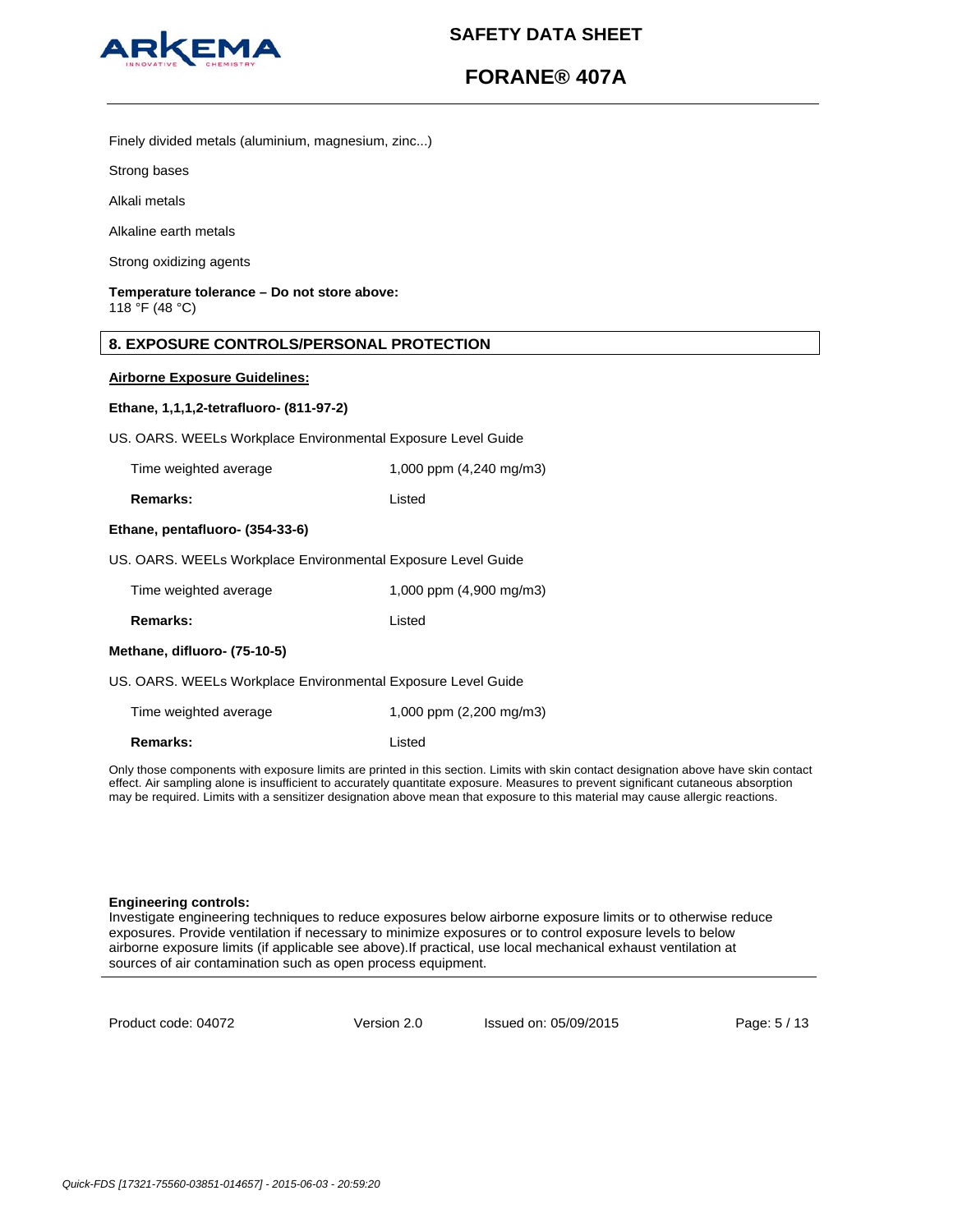

# **FORANE® 407A**

Monitor carbon monoxide and oxygen levels in tanks and enclosed spaces.Consult ACGIH ventilation manual, NFPA Standard 91 and NFPA Standard 654 for design of exhaust system and safe handling.

#### **Respiratory protection:**

Avoid breathing gas. Where airborne exposure is likely or airborne exposure limits are exceeded (if applicable, see above), use NIOSH approved respiratory protection equipment appropriate to the material and/or its components (full facepiece recommended). Consult respirator manufacturer to determine appropriate type equipment for a given application. Observe respirator use limitations specified by NIOSH or the manufacturer. For emergency and other conditions where there may be a potential for significant exposure or where exposure limit may be significantly exceeded, use an approved full face positive-pressure, self-contained breathing apparatus or positive-pressure airline with auxiliary self-contained air supply. Respiratory protection programs must comply with 29 CFR § 1910.134.

#### **Skin protection:**

Wear appropriate chemical resistant protective clothing and chemical resistant gloves to prevent skin contact. Consult glove manufacturer to determine appropriate type glove material for given application. Rinse immediately if skin is contaminated. Wash contaminated clothing and clean protective equipment before reuse. Wash thoroughly after handling.

## **Eye protection:**

Use good industrial practice to avoid eye contact.

| 9. PHYSICAL AND CHEMICAL PROPERTIES            |                     |  |
|------------------------------------------------|---------------------|--|
| Color:                                         | Clear - colourless  |  |
| <b>Physical state:</b>                         | gaseous             |  |
| Form:                                          | Liquefied gas       |  |
| Odor:                                          | Slightly ether-like |  |
| <b>Odor threshold:</b>                         | not determined      |  |
| <b>Flash point</b>                             | Not applicable      |  |
| <b>Auto-ignition</b><br>temperature:           | not determined      |  |
| Lower flammable limit<br>$(LFL)$ :             | None.               |  |
| <b>Upper flammable limit</b><br>(UEL):         | None.               |  |
| pH:                                            | Not applicable      |  |
| Density:                                       | not determined      |  |
| <b>Specific Gravity (Relative</b><br>density): | 1.14 (77 °F(25 °C)) |  |

Product code: 04072

Version 2.0 Issued on: 05/09/2015 Page: 6 / 13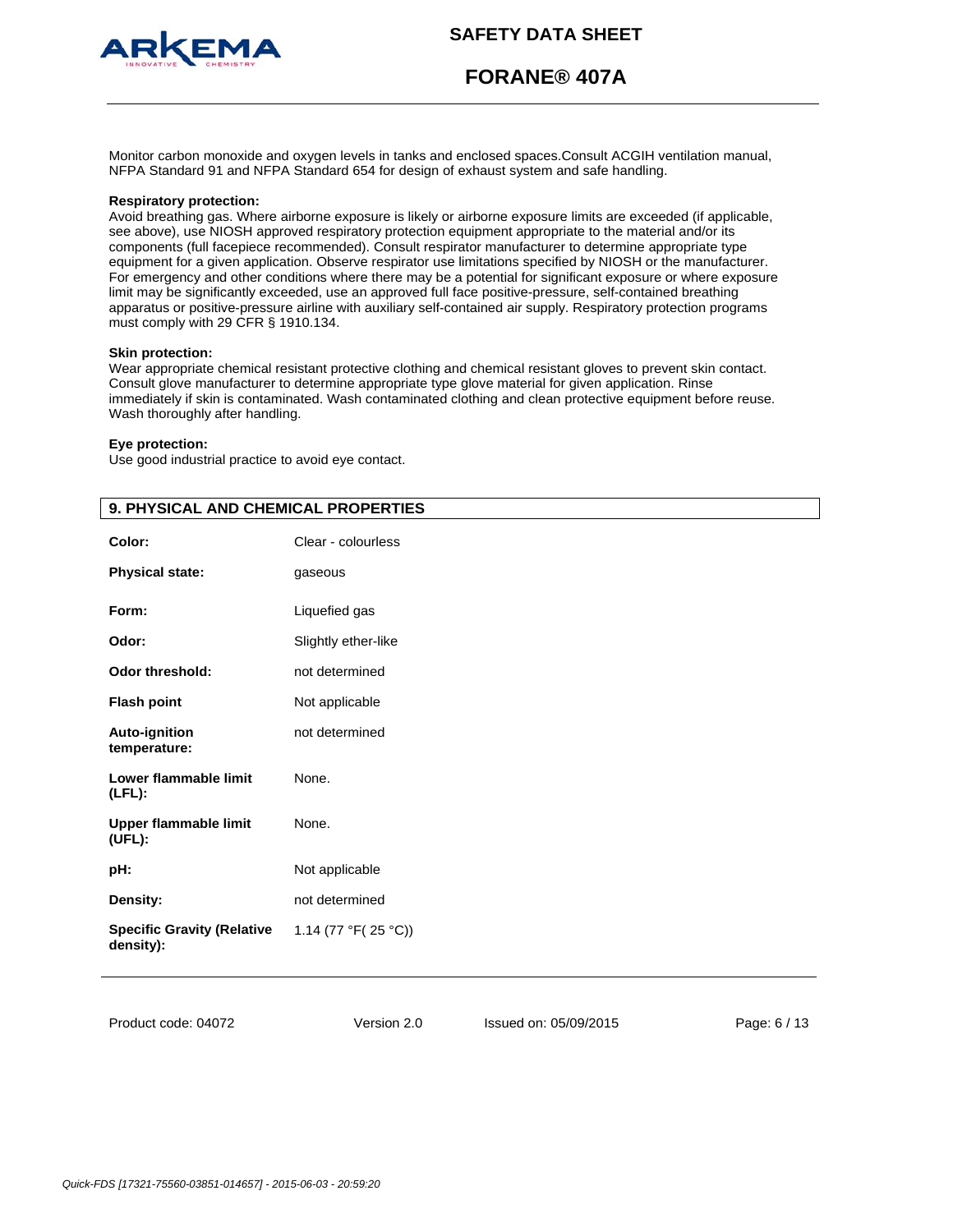

# **FORANE® 407A**

| Vapor pressure:                            | 7,839 mmHg $(70.0 \text{ °F} (21.1 \text{ °C}))$ |
|--------------------------------------------|--------------------------------------------------|
| Vapor density:                             | 2.99 kg/m3                                       |
| <b>Boiling point/boiling</b><br>range:     | -44.1 °F (-42.3 °C)                              |
| <b>Freezing point:</b>                     | not determined                                   |
| <b>Melting point:</b>                      | not determined                                   |
| <b>Evaporation rate:</b>                   | not determined                                   |
| Solubility in water:                       | negligible                                       |
| % Volatiles:                               | 100 %                                            |
| Molecular weight:                          | 86.2 g/mol                                       |
| <b>Oil/water partition</b><br>coefficient: | Not applicable                                   |
| <b>Thermal decomposition</b>               | No data available                                |
| <b>Flammability:</b>                       | See GHS Classification in Section 2              |

## **10. STABILITY AND REACTIVITY**

#### **Stability:**

This material is chemically stable under normal and anticipated storage, handling and processing conditions.

## **Materials to avoid:**

Alkaline earth metals Strong oxidizing agents Finely divided metals (aluminium, magnesium, zinc...) Alkali metals Strong bases

#### **Conditions / hazards to avoid:**  Heat

## **Hazardous decomposition products:**

Thermal decomposition giving toxic and corrosive products : Hydrogen fluoride Carbonyl halides Carbon oxides

Product code: 04072

Version 2.0 Issued on: 05/09/2015 Page: 7 / 13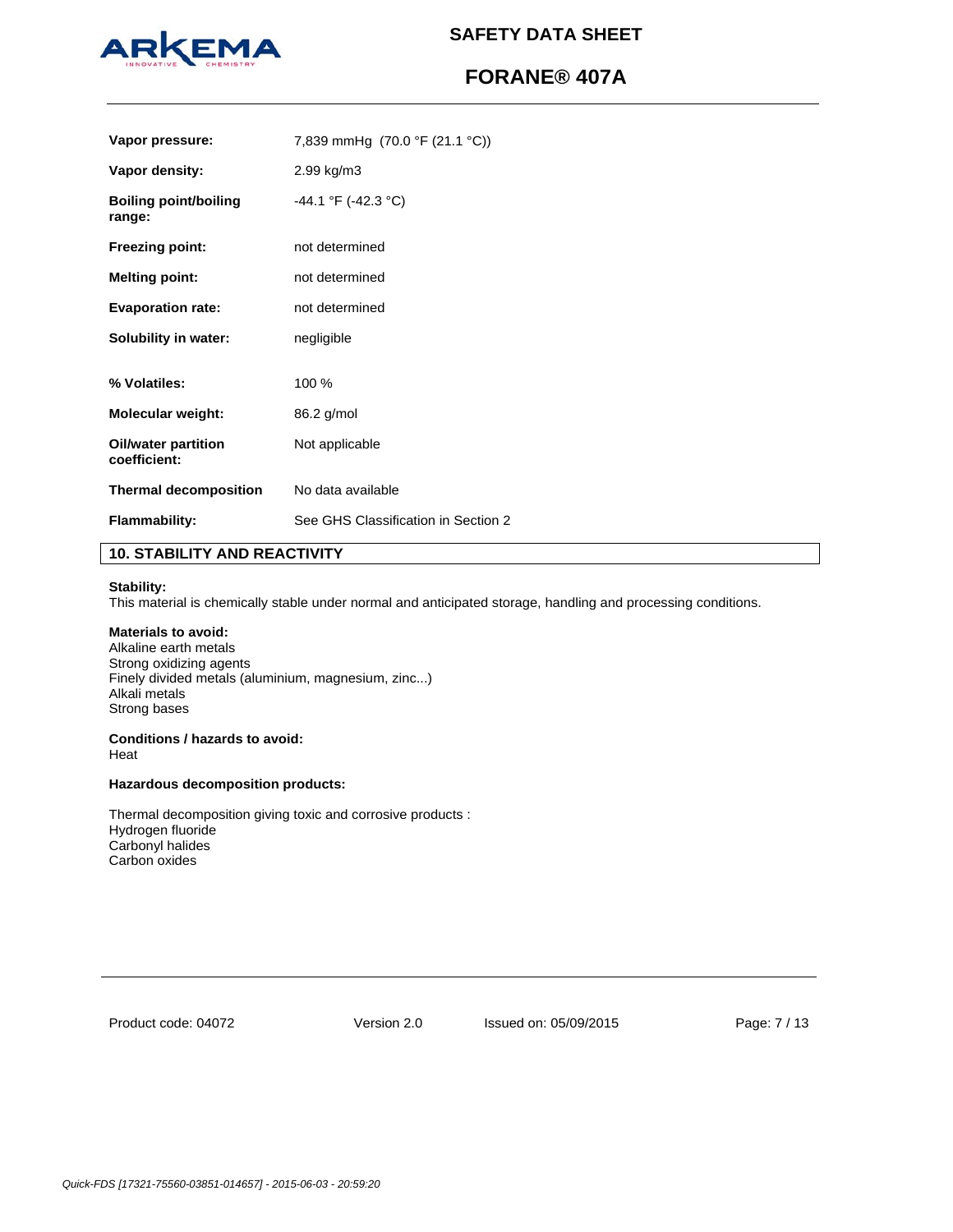

# **FORANE® 407A**

## **11. TOXICOLOGICAL INFORMATION**

Data on this material and/or its components are summarized below.

### **Data for Ethane, 1,1,1,2-tetrafluoro- (811-97-2)**

#### **Acute toxicity**

#### **Inhalation:**

Practically nontoxic. (Rat) 4 h LC50 approximately 567000 ppm.

Signs/effects reported after acute exposure (mouse, dog, cat, monkey) signs: anesthetic effects

### **Skin Irritation:**

Practically non-irritating. (Rabbit) Irritation Index: < 1 / 8. (24 h) (occluded exposure)

#### **Eye Irritation:**

Causes mild eye irritation. (Rabbit) (vapor)

#### **Sensitization:**

Causes cardiac sensitization. inhalation. (Dog) Stress induced heart effects: irregular heart beat, rapid heart beat, in some cases, sudden death (Reaction may occur in response to stress (natural adrenaline release) or administration of epinephrine.)

#### **Skin Sensitization:**

Not a sensitizer. Guinea pig maximization test. No skin allergy was observed

#### **Repeated dose toxicity**

Chronic inhalation administration to Rat / No adverse systemic effects reported.

#### **Carcinogenicity**

Chronic inhalation administration to male rat / affected organ(s): testes / signs: tumors were benign., Increase in tumor incidence was reported.

Chronic inhalation administration to female rat / signs: No increase in tumor incidence was reported.

Chronic inhalation administration to Mouse / signs: No increase in tumor incidence was reported.

1 year oral gavage administration to Rat / signs: No increase in tumor incidence was reported.

#### **Genotoxicity**

#### **Assessment in Vitro:**

No genetic changes were observed in laboratory tests using: bacteria, animal cells, yeast, human cells

#### **Genotoxicity**

#### **Assessment in Vivo:**

No genetic changes were observed in laboratory tests using: rats, mice

### **Developmental toxicity**

Product code: 04072

Version 2.0 Issued on: 05/09/2015 Page: 8 / 13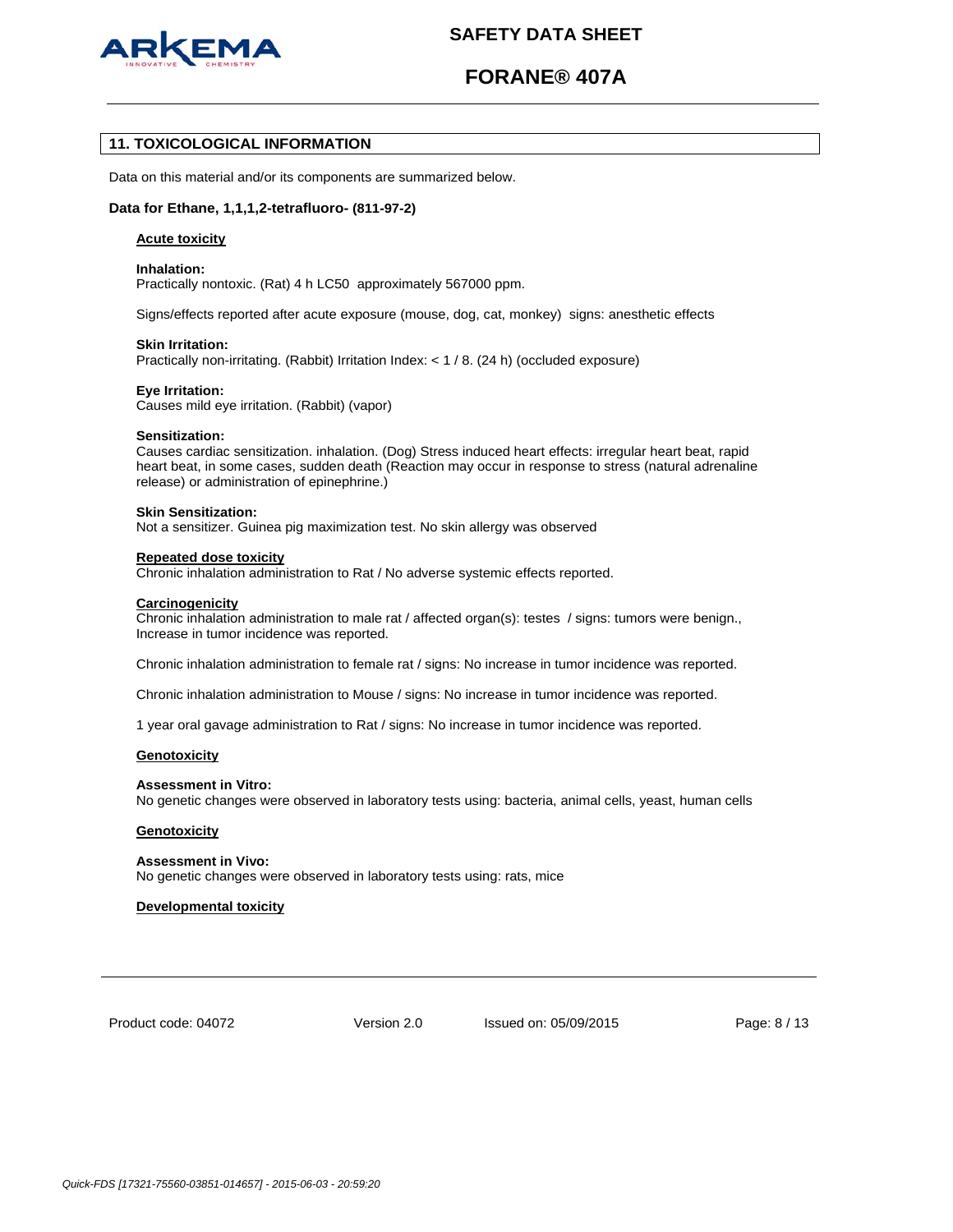

# **FORANE® 407A**

Exposure during pregnancy. inhalation (Rat) / No birth defects were observed. (delays in development, at doses that produce effects in mothers) Exposure during pregnancy. inhalation (Rabbit) / No birth defects were observed.

**Reproductive effects**

Two-generation study. inhalation (Rat) / No toxicity to reproduction.

## **Data for Ethane, pentafluoro- (354-33-6)**

### **Acute toxicity**

#### **Inhalation:**

Practically nontoxic. (Rat) 4 h LC50 > 800000 ppm. (Gas)

#### **Sensitization:**

Causes cardiac sensitization. inhalation. (Dog) Stress induced heart effects: irregular heart beat, rapid heart beat, in some cases, sudden death (Reaction may occur in response to stress (natural adrenaline release) or administration of epinephrine.)

#### **Repeated dose toxicity**

Subchronic inhalation administration to Rat / No adverse systemic effects reported.

#### **Genotoxicity**

#### **Assessment in Vitro:**

No genetic changes were observed in laboratory tests using: bacteria, animal cells, human cells

## **Genotoxicity**

#### **Assessment in Vivo:**

No genetic changes were observed in laboratory tests using: mice

#### **Developmental toxicity**

Exposure during pregnancy. inhalation (rat and rabbit) / No birth defects were observed.

## **Data for Methane, difluoro- (75-10-5)**

#### **Acute toxicity**

#### **Inhalation:**

Practically nontoxic. (Rat) 4 h LC50 > 520000 ppm. signs: anesthetic effects, central nervous system depression

#### **Sensitization:**

Cardiac sensitization not observed. inhalation. (Dog) tremors

#### **Repeated dose toxicity**

Subchronic inhalation administration to Rat / No adverse effects reported.

### **Genotoxicity**

#### **Assessment in Vitro:**

No genetic changes were observed in laboratory tests using: bacteria, animal cells, human cells

Product code: 04072

Version 2.0 Issued on: 05/09/2015 Page: 9 / 13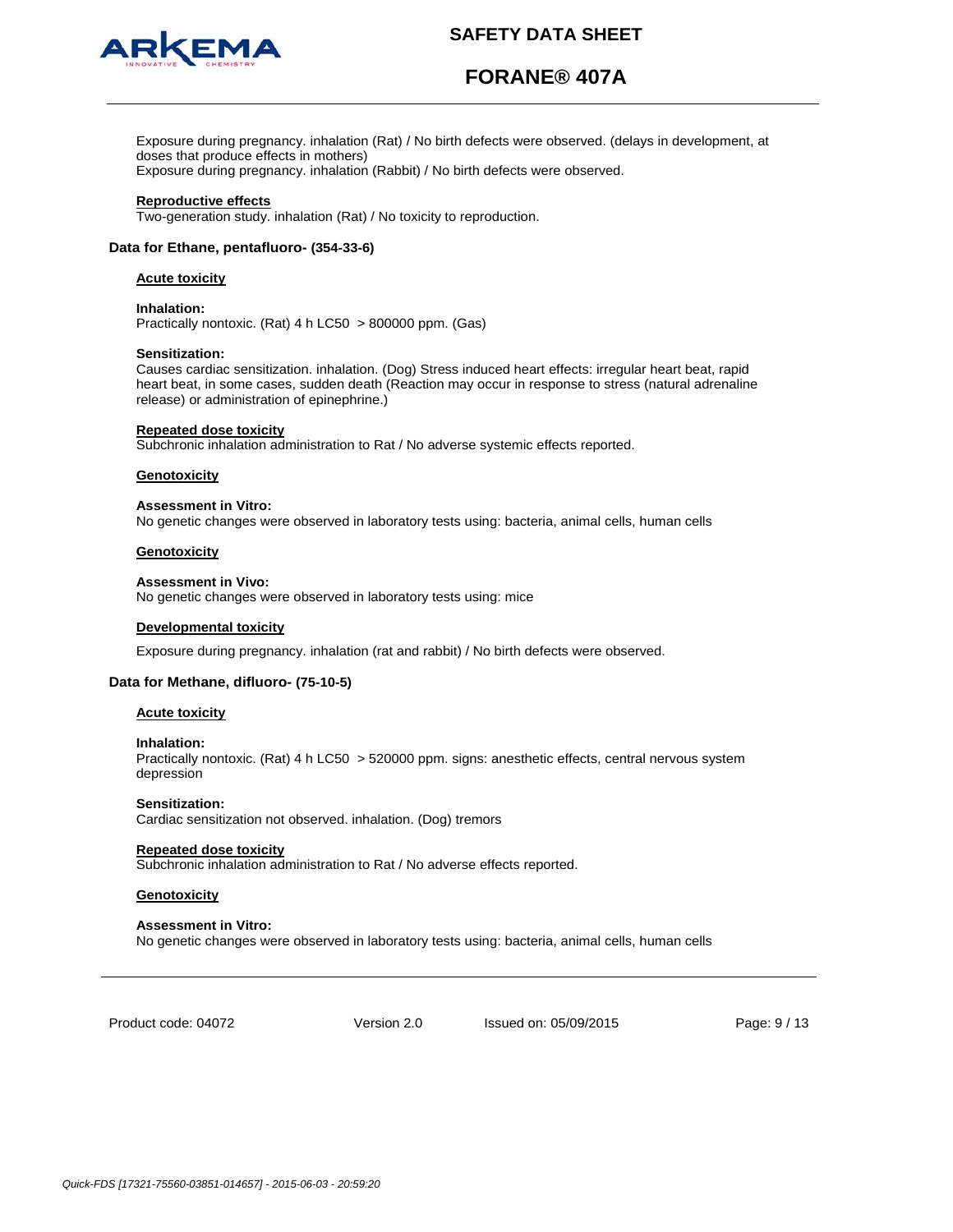

# **FORANE® 407A**

### **Genotoxicity**

#### **Assessment in Vivo:**

No genetic changes were observed in a laboratory test using: mice

### **Developmental toxicity**

Exposure during pregnancy. inhalation (rat and rabbit) / No birth defects were observed.

## **12. ECOLOGICAL INFORMATION**

### **Chemical Fate and Pathway**

Data on this material and/or its components are summarized below.

## **Data for Ethane, 1,1,1,2-tetrafluoro- (811-97-2)**

#### **Biodegradation:**

Not readily biodegradable. (28 d) biodegradation 3 %

# **Octanol Water Partition Coefficient:**

 $log Pow = 1.06$ 

#### **Photodegradation:**

Degradation in the atmosphere Half-life direct photolysis: 9.6 - 16.7 y

### **Global Warming Potential:**

GWP 0.3 (Halocarbon global warming potential.) GWP 1,320 (Global warming potential with respect to CO2 (time horizon 100 years))

#### **Ozone Depletion Potential:**  ODP 0

## **Data for Ethane, pentafluoro- (354-33-6)**

## **Biodegradation:**

Not readily biodegradable. (Closed Bottle test, 28 d) biodegradation 5 %

# **Octanol Water Partition Coefficient:**

 $log Pow = 1.48$ 

## **Global Warming Potential:**

GWP 0.84 (Halocarbon global warming potential; HGWP; (R-11 = 1)) GWP 3,450 (Global warming potential with respect to CO2 (time horizon 100 years))

#### **Ozone Depletion Potential:**  ODP 0.001 (Ozone depletion potential; ODP; (R-11 = 1))

# **Data for Methane, difluoro- (75-10-5)**

**Biodegradation:** Not readily biodegradable. (28 d) biodegradation 5 %

**Octanol Water Partition Coefficient:**   $log Pow = 0.21$ 

Product code: 04072

Version 2.0 Issued on: 05/09/2015 Page: 10 / 13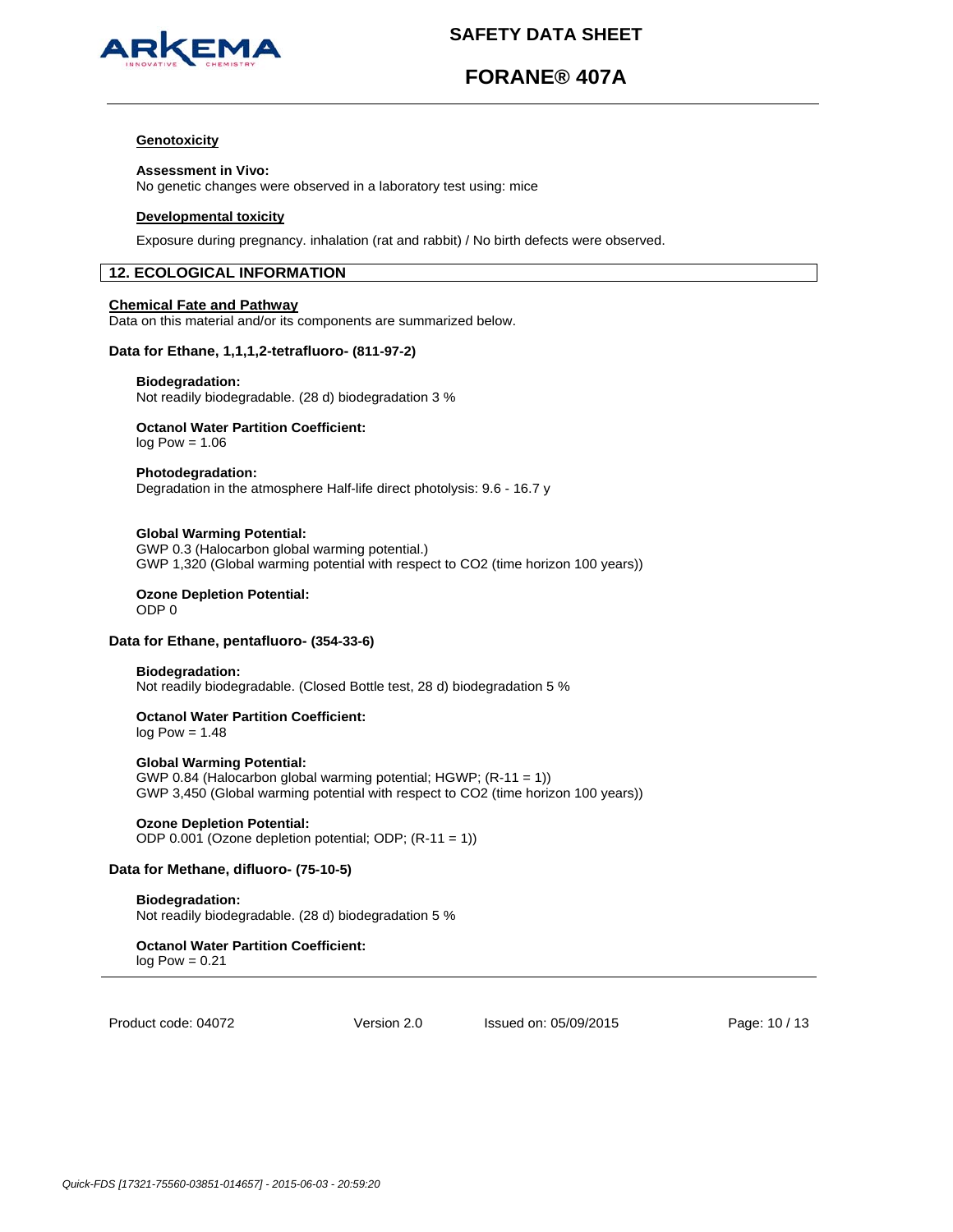

# **FORANE® 407A**

## **Global Warming Potential:**

GWP 543 (Global warming potential with respect to CO2 (time horizon 100 years))

## **Ozone Depletion Potential:**

ODP 0 (Ozone depletion potential; ODP; (R-11 = 1))

#### **Ecotoxicology**

Data on this material and/or its components are summarized below.

### **Data for Ethane, 1,1,1,2-tetrafluoro- (811-97-2)**

## **Aquatic toxicity data:**

Practically nontoxic. Oncorhynchus mykiss (rainbow trout) 96 h LC50 = 450 mg/l

#### **Aquatic invertebrates:**

Practically nontoxic. Daphnia magna (Water flea) 48 h EC50 = 930 mg/l

#### **Microorganisms:**

Practically nontoxic. Pseudomonas putida 16 h EC10 > 730 mg/l

## **13. DISPOSAL CONSIDERATIONS**

#### **Waste disposal:**

Do not vent the container contents, or product residuals, to the atmosphere. Recover and reclaim unused contents or residuals as appropriate. Recovered/reclaimed product can be returned to an approved certified reclaimer or back to the seller depending on the material. Completely emptied disposable containers can be disposed of as recyclable steel. Returnable cylinders must be returned to seller. Dispose of in accordance with federal, state and local regulations. Consult a regulatory specialist to determine appropriate state or local reporting requirements, for assistance in waste characterization and/or hazardous waste disposal and other requirements listed in pertinent environmental permits. Note: Chemical additions to, processing of, or otherwise altering this material may make this waste management information incomplete, inaccurate, or otherwise inappropriate. Furthermore, state and local waste disposal requirements may be more restrictive or otherwise different from federal laws and regulations.

## **14. TRANSPORT INFORMATION**

#### **US Department of Transportation (DOT)**

| UN Number<br>Proper shipping name<br>Class<br>Marine pollutant | 3338<br>: Refrigerant gas $R$ 407A<br>$\therefore$ 2.2<br>no |  |
|----------------------------------------------------------------|--------------------------------------------------------------|--|
|----------------------------------------------------------------|--------------------------------------------------------------|--|

#### **International Maritime Dangerous Goods Code (IMDG)**

| UN Number            | : 3338                     |
|----------------------|----------------------------|
| Proper shipping name | $:$ REFRIGERANT GAS R 407A |
| Class                | $\cdot$ 2.2                |
| Marine pollutant     | : no                       |

Product code: 04072

Version 2.0 Issued on: 05/09/2015 Page: 11 / 13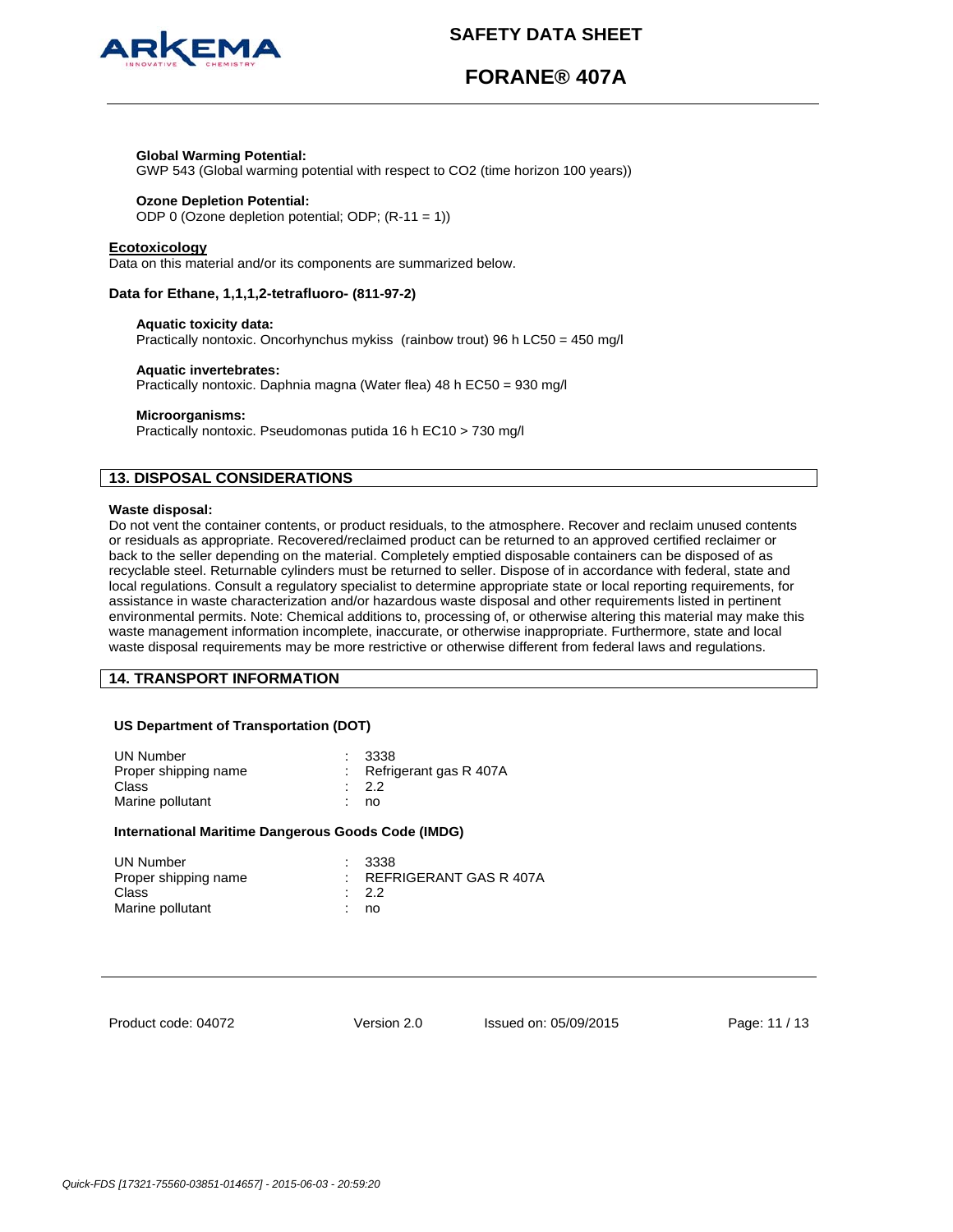

# **FORANE® 407A**

## **15. REGULATORY INFORMATION**

### **Chemical Inventory Status**

| EU. EINECS                                                                              | <b>EINECS</b>     | Conforms to                                                      |
|-----------------------------------------------------------------------------------------|-------------------|------------------------------------------------------------------|
| US. Toxic Substances Control Act                                                        | TSCA              | The components of this product are all on<br>the TSCA Inventory. |
| Australia. Industrial Chemical (Notification and<br>Assessment) Act                     | <b>AICS</b>       | Conforms to                                                      |
| Canada, Canadian Environmental Protection Act<br>(CEPA). Domestic Substances List (DSL) | <b>DSL</b>        | All components of this product are on the<br>Canadian DSL.       |
| Japan. Kashin-Hou Law List                                                              | ENCS (JP)         | Conforms to                                                      |
| Korea. Existing Chemicals Inventory (KECI)                                              | KECI (KR)         | Conforms to                                                      |
| Philippines. The Toxic Substances and Hazardous<br>and Nuclear Waste Control Act        | PICCS (PH)        | Conforms to                                                      |
| China. Inventory of Existing Chemical Substances                                        | <b>IECSC (CN)</b> | Conforms to                                                      |

#### **United States – Federal Regulations**

## **SARA Title III – Section 302 Extremely Hazardous Chemicals:**

The components in this product are either not SARA Section 302 regulated or regulated but present in negligible concentrations.

## **SARA Title III - Section 311/312 Hazard Categories:**

Acute Health Hazard, Sudden Release of Pressure Hazard

## **SARA Title III – Section 313 Toxic Chemicals:**

This material does not contain any chemical components with known CAS numbers that exceed the threshold (De Minimis) reporting levels established by SARA Title III, Section 313.

### **Comprehensive Environmental Response, Compensation, and Liability Act (CERCLA) - Reportable Quantity (RQ):**

The components in this product are either not CERCLA regulated, regulated but present in negligible concentrations, or regulated with no assigned reportable quantity.

## **United States – State Regulations**

Product code: 04072

Version 2.0 Issued on: 05/09/2015 Page: 12 / 13